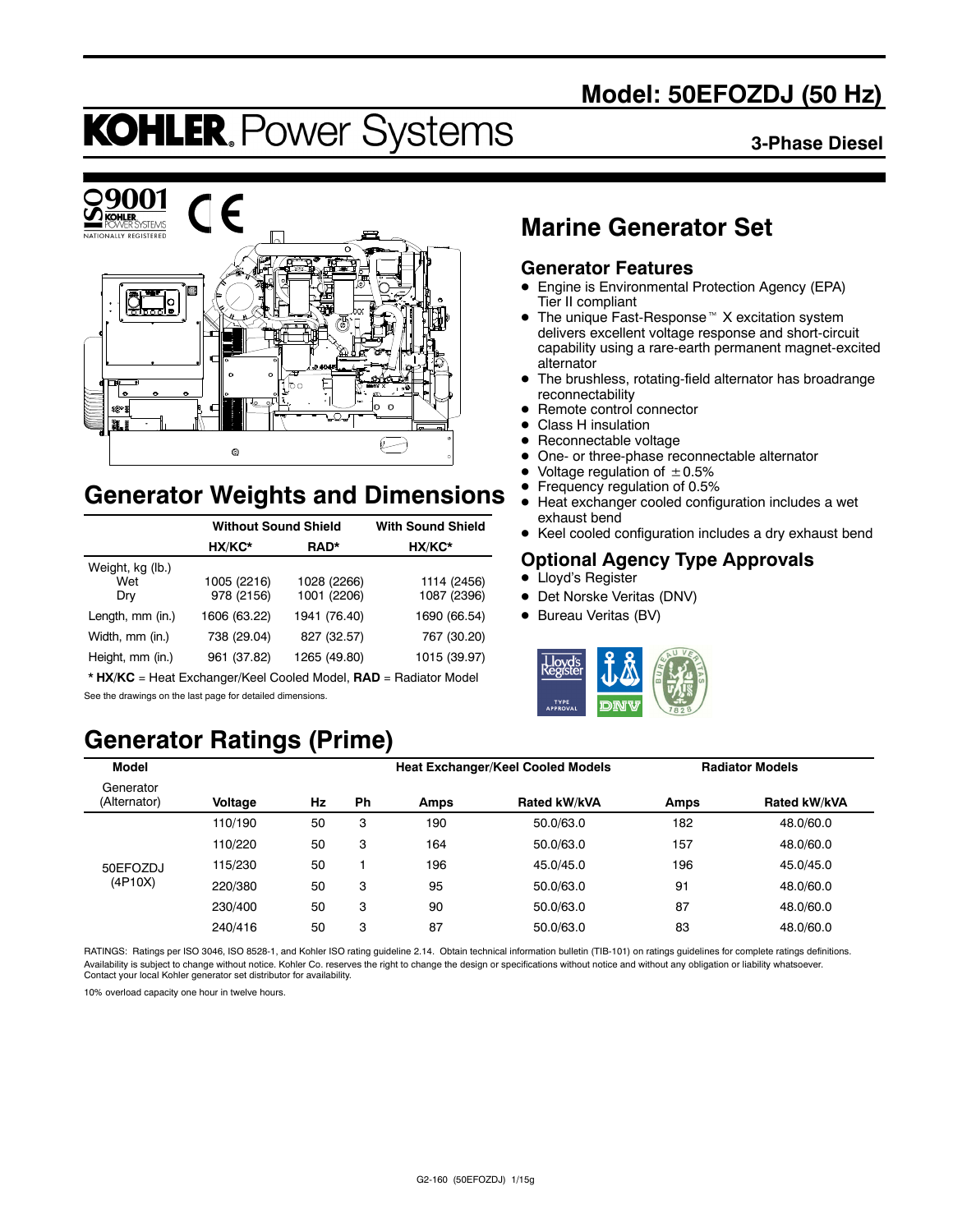# **Application Data**

## **Lubrication**

| <b>Engine Specifications</b>   | 50 Hz                   |
|--------------------------------|-------------------------|
| Type                           | Inline, 4-cycle         |
| Number of cylinders            | 4                       |
| Firing order                   | $1 - 3 - 4 - 2$         |
| Aspiration                     | Turbocharged            |
| Displacement, L (cu. in.)      | 4.5 (275)               |
| Bore and stroke, mm (in.)      | 106 x 127 (4.19 x 5.00) |
| Compression ratio              | 17.6:1                  |
| Combustion system              | Direct injection        |
| Rated rpm                      | 1500                    |
| Maximum power at rated rpm, HP | 74                      |
| Cylinder block material        | Cast iron               |
| Cylinder head material         | Cast iron               |
| Piston rings                   | 2 compression/1 oil     |
| Crankshaft material            | Forged steel            |
| Connecting rod material        | Forged steel            |
| Governor type                  | Electronic isochronous  |
|                                |                         |

# **Engine Electrical**

| <b>Engine Electrical System</b>         | 50 Hz                                            |
|-----------------------------------------|--------------------------------------------------|
| Battery, voltage                        | 12- or 24-volt spec<br>isolated ground, standard |
| Battery, charging (12 volt)             | 75 amp                                           |
| Battery, charging (24 volt)             | 50 amp                                           |
| Battery, recommendation (min., 12 volt) | 625 CCA                                          |
| Starter motor                           | Gear-reduction type                              |

# **Cooling**

**Engine**

| <b>Cooling System</b>                                       |                    | 50 Hz                      |
|-------------------------------------------------------------|--------------------|----------------------------|
| Capacity, L (U.S. qt.) (approx.),                           | HX/KC*<br>RAD*     | 14 (15)<br>24.6 (26)       |
| Cooling type,                                               | HX*<br><b>RAD*</b> | Heat exchanger<br>Radiator |
| Seawater pump type,                                         | HX/KC*             | John Deere gear driven     |
| Seawater pump suction lift,<br>maximum, m (ft.).            | HX/KC*             | 3.0(10.0)                  |
| Heat rejected to jacket water at rated kW,<br>kW (Btu/min.) | 47 (2681)          |                            |
| Engine water pump flow, Lpm (gpm)                           |                    | 116 (30)                   |
| Seawater pump flow, Lpm (qpm), HX/KC*                       | 70 (18)            |                            |

### **Fuel**

| 50 Hz                                           |
|-------------------------------------------------|
| Diesel fuel specified to<br>EN 590 or ASTM D975 |
| Flectric                                        |
| Stanadyne DE10, electronic                      |
| Manual                                          |
| 3.0(10.0)                                       |
|                                                 |

\* **HX** = Heat Exchanger, **KC** = Keel Cooled, **RAD** = Radiator Model

| <b>Lubricating System</b>                  | 50 Hz       |
|--------------------------------------------|-------------|
| Oil pan capacity with filter, L (U.S. qt.) | 14.0 (14.8) |
| Type                                       | Pressure    |

### **Operation Requirements**

| 50 Hz                       |
|-----------------------------|
| 3.5(124)                    |
| 6.25(25)                    |
| 15.72 (555)<br>113.3 (4000) |
| 9.0(300)                    |
| 455 (851)                   |
| 7.5(30)                     |
| 50 Hz                       |
|                             |
| 14.1(3.7)                   |
| 10.8 (2.9)                  |
|                             |

### **Engine Features**

• One-side serviceability of fuel system, lubrication system, and air cleaner

50% 7.6 (2.0) 25% 4.6 (1.2)

- Low oil pressure cutout
- High water temperature cutout
- Loss of coolant cutout
- Overcrank cutout
- Belt guard
- Optional digital gauge
- Disposable oil filter
- Extended oil drain
- PTO options: 12- or 24-volt electric clutch

### **Controller Features**

- A graphical display and pushbutton/rotary selector dial provide easy, local data access.
- $\bullet$  Measurements are selectable in metric or English units.
- $\bullet$  The controller supports Modbus<sup>®</sup> protocol with serial bus (RS-485) or Ethernet networks.
- Scrolling display shows critical data at a glance.
- Graphical display of power metering (kW, kVA, V, I, PF, and VAR).
- $\bullet$  Integrated hybrid voltage regulator providing  $\pm 0.5\%$  regulation.
- $\bullet$  Built-in alternator thermal overload protection.

 $\text{Modbus}^{\otimes}$  is a registered trademark of Schneider Electric.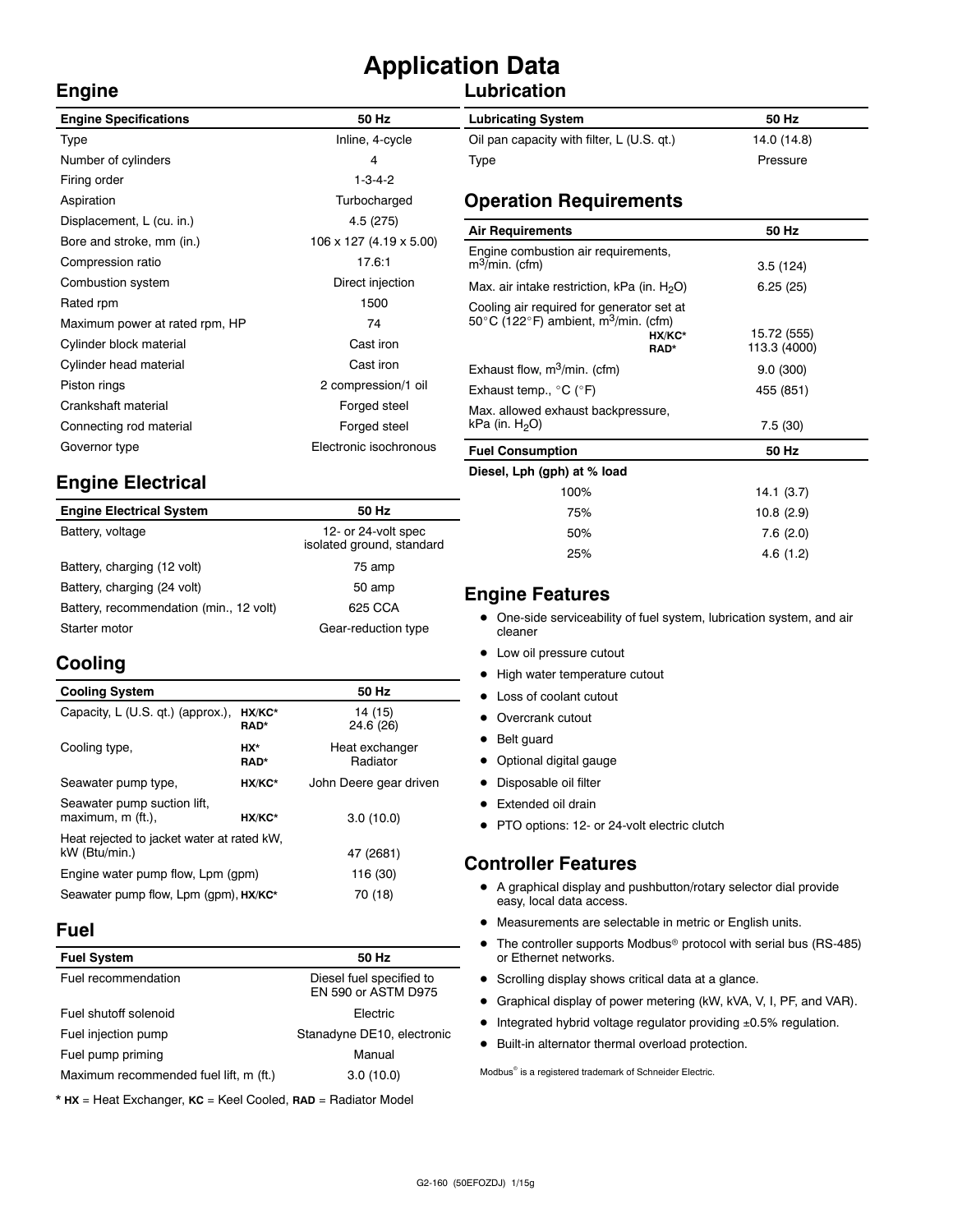# **Decision-Maker<sup>®</sup> 3500 Paralleling Controller**



Provides advanced control, system monitoring, and system diagnostics for optimum performance and compatibility. The Decision-Maker<sup>®</sup> 3500 controller uses a patented hybrid voltage regulator and unique software logic to manage alternator thermal overload protection features normally requiring additional hardware. Additional features include:

- AC Output Voltage Regulator Adjustment. The voltage adjustment provides a maximum adjustment of  $\pm$  10% of the system voltage.
- Alarm Silence. The controller can be set up to silence the alarm horn only when in the AUTO mode for NFPA-110 application or Always for user convenience.
- Alternator Protection. The controller provides generator set overload and short circuit protection matched to each alternator for the particular voltage/phase configuration.
- Automatic Restart. The controller automatic restart feature initiates the start routine and recrank after a failed start attempt.
- **Cyclic Cranking.** The controller has programmable cyclic cranking.
- **ECM Diagnostics.** The controller displays engine ECM fault code descriptions to help in engine troubleshooting.
- Engine Start Aid. The configurable starting aid feature provides customized control for an optional engine starting aid.
- **Event Logging.** The controller keeps a record (up to 1000 entries) for  $\bullet$ warning and shutdown faults. This fault information becomes a stored record of system events and can be reset.
- $\bullet$  Historical Data Logging. Total number of successful starts of the generator is recorded and displayed.
- Integrated Hybrid Voltage Regulator. The voltage regulator provides .  $\pm$  0.5% no-load to full-load RMS voltage regulation with three-phase sensing.
- Lamp Test. Press the alarm silence/lamp test button to verify functionality of the indicator lights.
- LCD Display. Adjustable contrast for improving visibility.
- Measurement Units. The controller provides selection of English or metric displays.
- **Power Metering.** Controller graphical display provides voltage, current, power factor, kW, kVA, and kVAR.
- Programming Access (USB). Provides software upgrades and diagnostics with PC software tools.
- **Remote Reset.** The remote reset function supports acknowledging and resetting faults and allows restarting of the generator set without going to the master control switch off/reset position.
- Run Time Hourmeter. The generator set run time is displayed.
- **Time Delay Engine Cooldown (TDEC).** The TDEC provides a time delay before the generator set shuts down.
- Time Delay Engine Start (TDES). The TDES provides a time delay before the generator set starts.
- $\bullet$  Voltage Selection Menu. This menu provides the capability to switch the generator output voltage. NOTE: Generator set output leads may require reconnection.
- **Paralleling Functions:** 
	- $\bullet$  Bus sensing
	- First on logic
	- $\bullet$  Synchronizing
	- $\bullet$  Communication based isochronous load sharing
	- Droop load sharing
	- External controlled load sharing via analog bias signals

# **Alternator Specifications**

### **Alternator Specifications**

| <b>Specifications</b>                                                                                | Alternator                                                                 |  |
|------------------------------------------------------------------------------------------------------|----------------------------------------------------------------------------|--|
| Manufacturer                                                                                         | Kohler                                                                     |  |
| Type                                                                                                 | 4-pole, rotating-field                                                     |  |
| Exciter type                                                                                         | Brushless, rare-earth<br>permanent-magnet                                  |  |
| Voltage regulator                                                                                    | Solid state, volts/Hz                                                      |  |
| Insulation: NEMA MG1                                                                                 |                                                                            |  |
| Material                                                                                             | Class H                                                                    |  |
| Temperature rise                                                                                     | $115^{\circ}$ C                                                            |  |
| Bearing: number, type                                                                                | 1, sealed                                                                  |  |
| Coupling                                                                                             | Flexible disc                                                              |  |
| Amortisseur windings                                                                                 | Full                                                                       |  |
| Voltage regulation, no load to full load                                                             | ± 0.5%                                                                     |  |
| One-step load acceptance per NFPA 110<br>Peak motor starting kVA:<br>480 V, 400 V<br>4P10X (12 lead) | 100% of rating<br>(35% dip for voltages below)<br>275 (60 Hz), 220 (50 Hz) |  |

### **Alternator Features**

- $\bullet$  NEMA MG1, IEEE, and ANSI standards compliance for temperature rise and motor starting.
- Capable of sustained line-to-neutral short circuit current of up to 300% of the rated current for up to 2 seconds. (IEC 60092-301 short-circuit performance.)
- Sustained short-circuit current enabling downstream circuit breakers to trip without collapsing the alternator field.
- Self-ventilated and dripproof construction.
- Vacuum-impregnated windings with epoxy varnish for dependability and long life.
- Superior voltage waveform from a two-thirds pitch stator and skewed rotor.

#### **Optional Accessories**

- $\bullet$  Modular sound shield manufactured with 5052-H32 aluminum in powder-coated Matterhorn white
- Circuit breakers
- $\bullet$  Remote digital display
- Remote monitoring, start/stop panel with wiring harness for connection to the generator controller
- Duplex fuel filter
- $\bullet$  Siphon break
- Remote connection/extension harness
- Oil level indicator (high/low)
- Low coolant level indicator
- Electric front clutch power takeoff (PTO) 12- or 24- volt